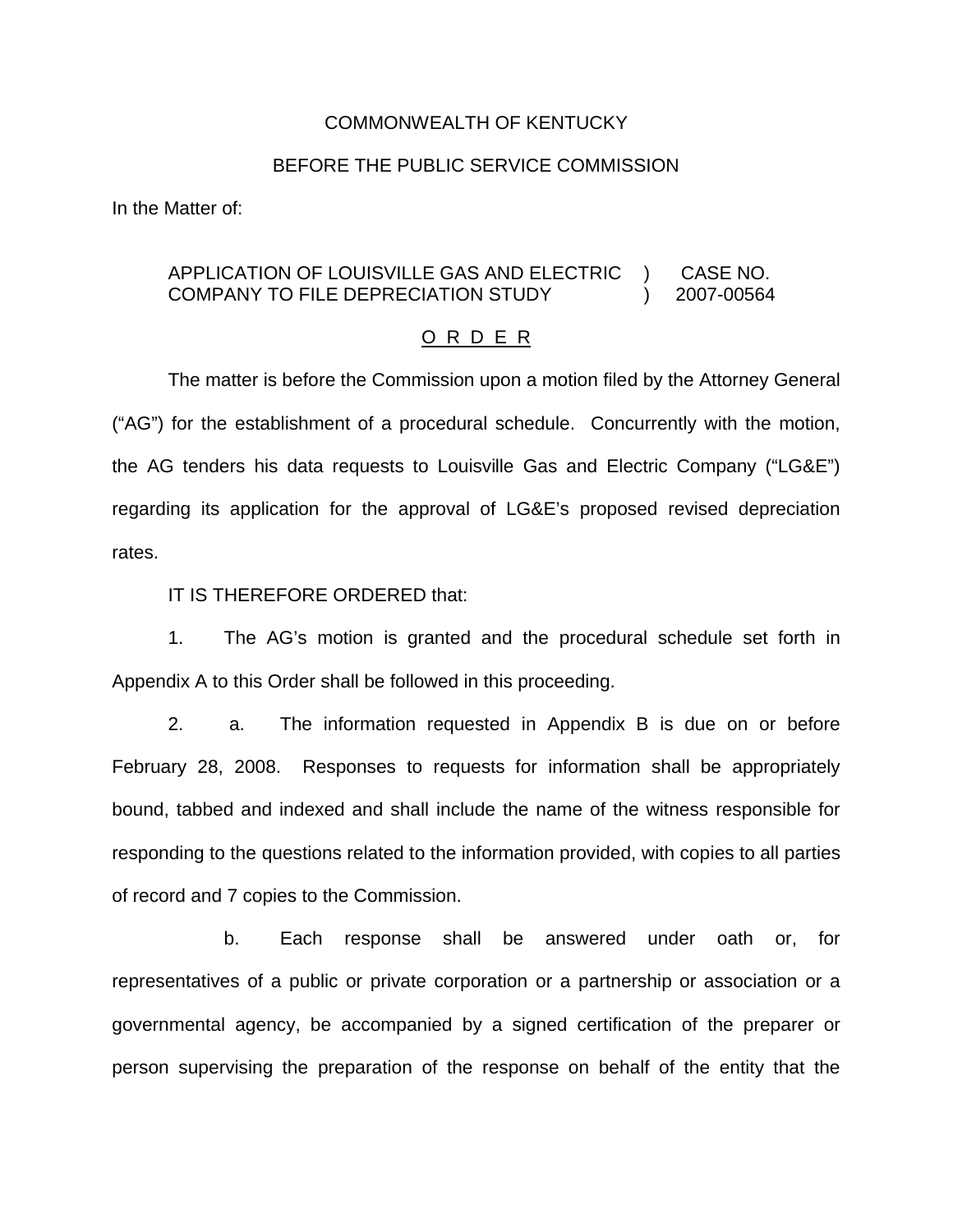response is true and accurate to the best of that person's knowledge, information, and belief formed after a reasonable inquiry.

c. Any party shall make timely amendment to any prior responses if it obtains information which indicates that the response was incorrect when made or, though correct when made, is now incorrect in any material respect.

d. For any requests to which a party fails or refuses to furnish all or part of the requested information, that party shall provide a written explanation of the specific grounds for its failure to completely and precisely respond.

3. Any party filing testimony shall file an original and 10 copies.

4. LG&E shall give notice of the hearing in accordance with the provisions set out in 807 KAR 5:011, Section 8(5). At the time publication is requested, LG&E shall forward a duplicate of the notice and request to the Commission.

5. At any public hearing in this matter, neither opening statements nor summarization of direct testimonies shall be permitted.

6. Nothing contained herein shall prevent the Commission from entering further Orders in this matter.

Done at Frankfort, Kentucky, this 18<sup>th</sup> day of February, 2008.

By the Commission

Commissioner Clark abstains.

ATTEST:

**Executive Director**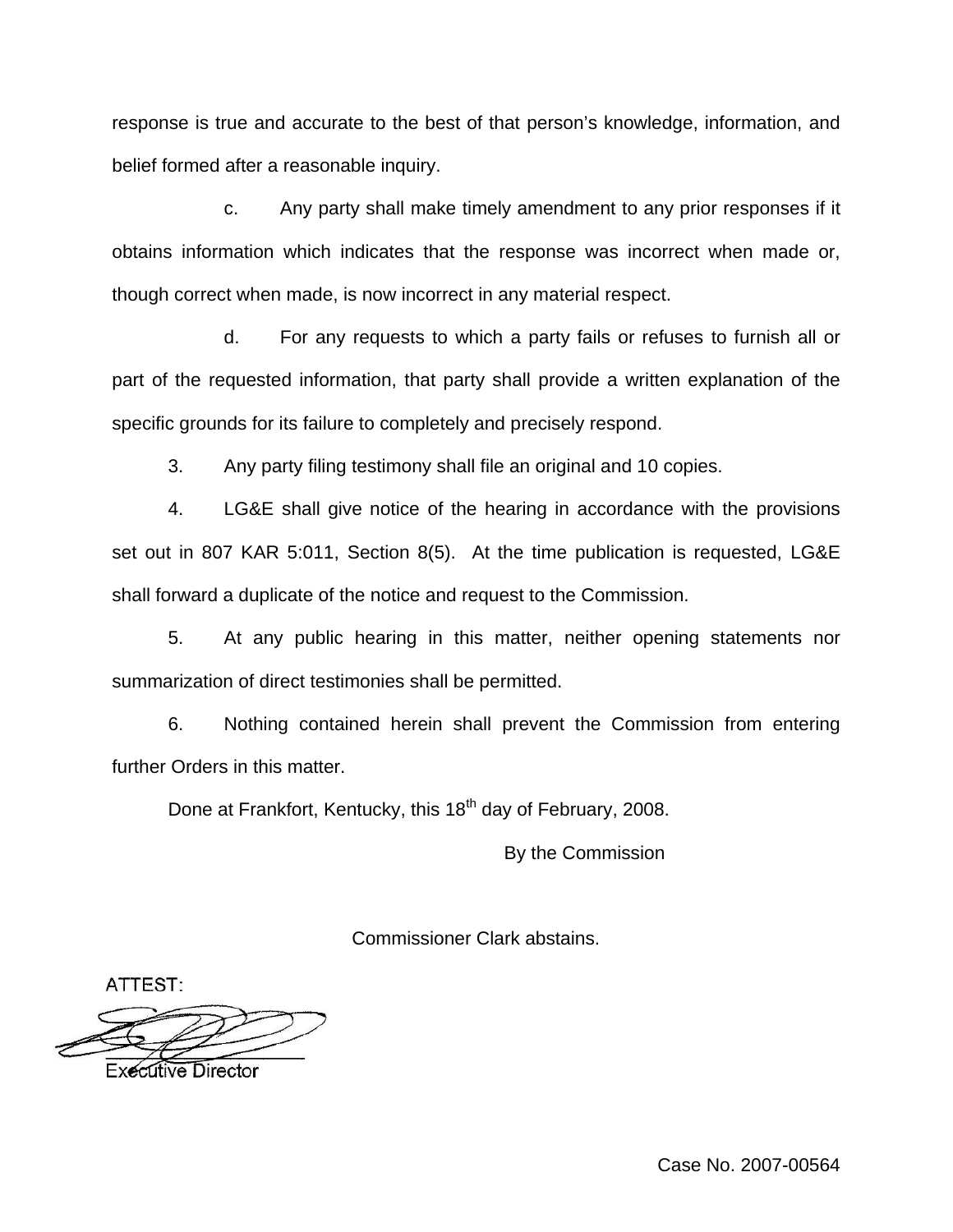# APPENDIX A

# APPENDIX TO AN ORDER OF THE KENTUCKY PUBLIC SERVICE COMMISSION IN CASE NO. 2007-00564 DATED FEBRUARY 18, 2008

| LG&E's responses to Staff's First Data Request and the AG's                  |  |
|------------------------------------------------------------------------------|--|
| Supplemental requests for information to LG&E shall be filed                 |  |
| LG&E's responses to supplemental requests for information                    |  |
| Intervenor testimony, if any, shall be filed in verified,                    |  |
| Requests for information to Intervenors shall be filed no later than04/24/08 |  |
| Intervenors shall file responses to requests for information no              |  |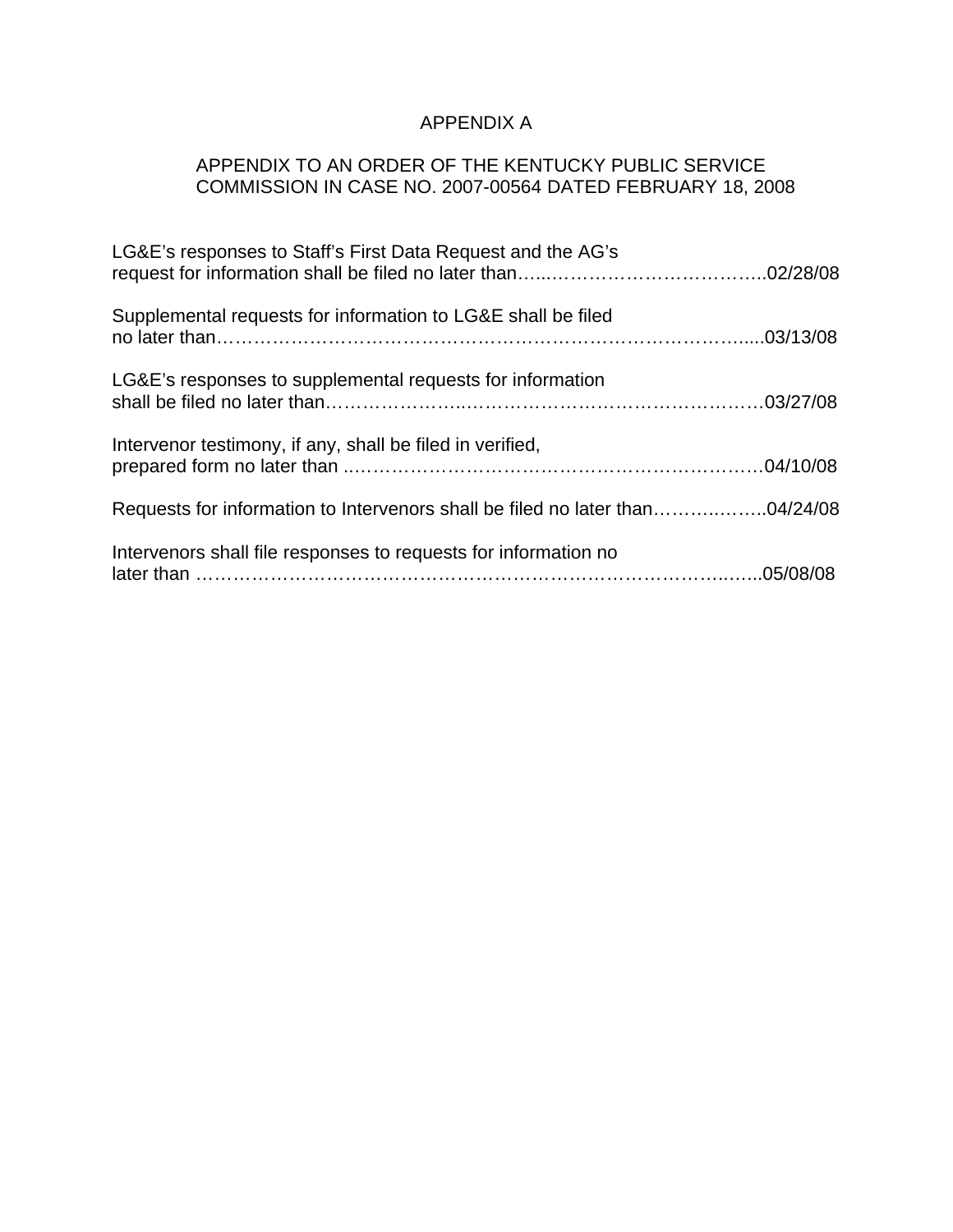## APPENDIX B

# APPENDIX TO AN ORDER OF THE KENTUCKY PUBLIC SERVICE COMMISSION IN CASE NO. 2007-00564 DATED FEBRUARY 18, 2008

## FIRST DATA REQUEST OF COMMISSION STAFF TO LOUISVILLE GAS AND ELECTRIC COMPANY

1. Refer to the Application, page 3, paragraph 7.

a. In preparing this Application, did LG&E review pages 10 through 12 and 29 through 35 of the Commission's June 30, 2004 Order in Case No. 2003-00433?<sup>1</sup>

b. Explain why the narrative in paragraph 7 implies the depreciation issue in the last general rate case was resolved by Article III, Section 3.3 of the "Partial Settlement Agreement, Stipulation and Recommendation."

2. LG&E's last depreciation study was prepared utilizing the Straight Line Method, the Broad Group Procedure, and the Average Remaining Life Technique. Compare and contrast this approach with the approach utilized in the depreciation study submitted in this proceeding.

3. In its June 30, 2004 Order in Case No. 2004-00433, the Commission rejected LG&E's depreciation study because of concerns over the inclusion of an inflation adjustment for the removal costs. Explain in detail how the new depreciation study addresses this issue.

4. Refer to the Direct Testimony of Robert M. Conroy, page 3. Mr. Conroy states, "Therefore, LG&E respectfully requests the Commission to defer review of the depreciation rates recommended in the study and to approve revised depreciation rates

 $1$  Case No. 2003-00433, An Adjustment of the Gas and Electric Rates, Terms, and Conditions of Louisville Gas and Electric Company, final Order dated June 30, 2004.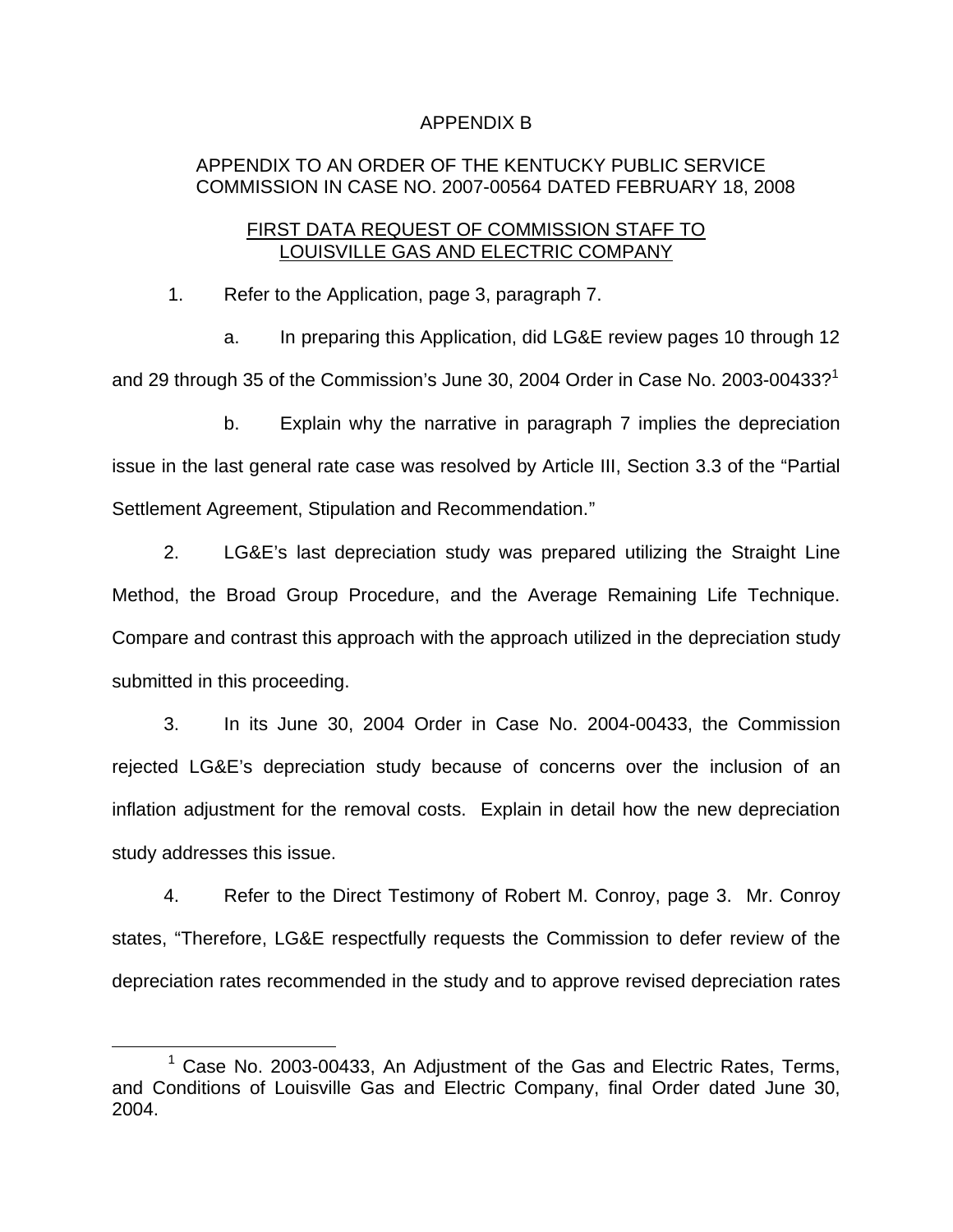for accounting and ratemaking purposes concurrent with LG&E's next change in base rates pursuant to a Commission Order in a base rate proceeding filed by LG&E."

a. Explain why LG&E is requesting that the Commission defer the review of the depreciation rates recommended in the study.

b. When does LG&E propose the review of the depreciation rates recommended in the study be undertaken?

5. Refer to the Direct Testimony of John J. Spanos ("Spanos Testimony"), page 13.

a. Describe the basic differences between the average service life procedure and the equal life group procedure.

b. Provide the basis for the conclusion that the equal life group procedure reflects a more appropriate matching of capital recovery to asset utilization.

6. Refer to the Spanos Testimony, Exhibit JJS-LG&E, page II-40. Explain how the amortization periods shown on this page were determined. Include any analyses that were based upon LG&E's historic experience for any of the listed accounts.

7. Refer to the Spanos Testimony, Exhibit JJS-LG&E, pages III-4 through III-12. Prepare an analysis of the depreciation information in Tables 1 through 3 as outlined below. The analysis should be at the same level of detail as shown on Tables 1 through 3. The depreciation information should be organized in the following manner:

a. Column 1 – Account.

b. Column 2 – Book Depreciation Reserve.

c. Column 3 – Future Accruals.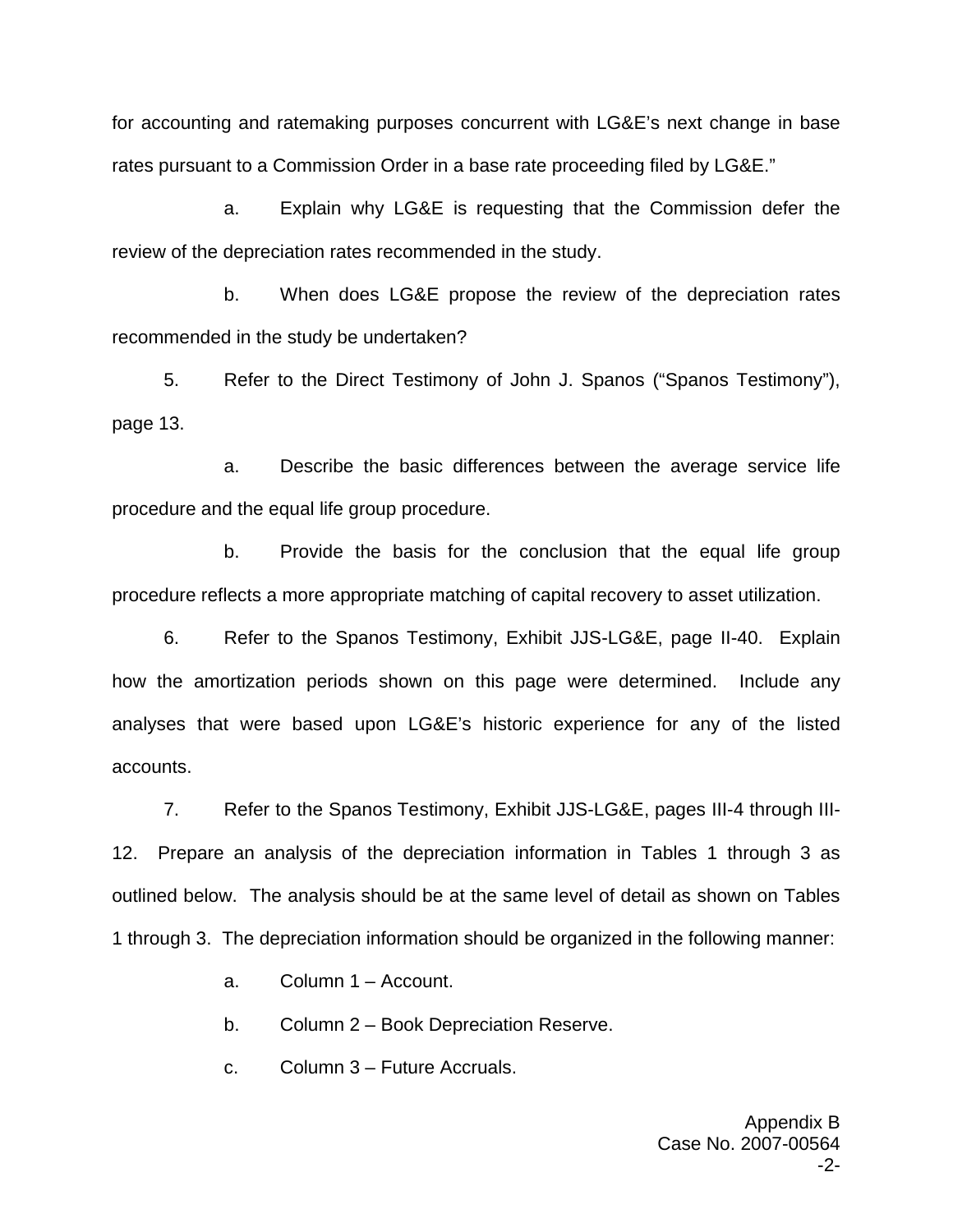d. Column 4 – Total Book Depreciation Reserve and Future Accruals, Column 2 plus Column 3.

e. Column 5 – Original Cost.

f. Column 6 – Difference Depreciation vs. Original Cost, Column 4 minus Column 5.

g. Column 7 – Percentage Difference, Column 6 divided by Column 5, carry to two decimal places.

For each account where the Percentage Difference calculated in Column 7 is greater than 10 percent, explain in detail why the results are reasonable and why depreciation rates should be established to generate the proposed levels of Future Accruals.

8. Refer to the Spanos Testimony, Exhibit JJS-LG&E, pages III-6 through III-8. LG&E jointly owns 10 combustion turbines ("CTs") with Kentucky Utilities Company ("KU"). The CTs are Paddy's Run – Generator 13, E. W. Brown CTs 5 through 7, and Trimble County CTs 5 through 10. A comparison of the depreciation information on pages III-6 through III-8 with the corresponding pages in the KU depreciation study reveals that the survivor curves, accrual rates, and composite remaining lives are not the same for the jointly owned assets. Explain in detail why it is reasonable for LG&E and KU to have different depreciation rates for the same jointly owned assets.

9. Refer to the Spanos Testimony, Exhibit JJS-LG&E, pages III-8 through III-10. For each of the accounts listed below, explain in detail why the Future Accrual is larger than the Original Cost. In addition, explain why the result is reasonable and why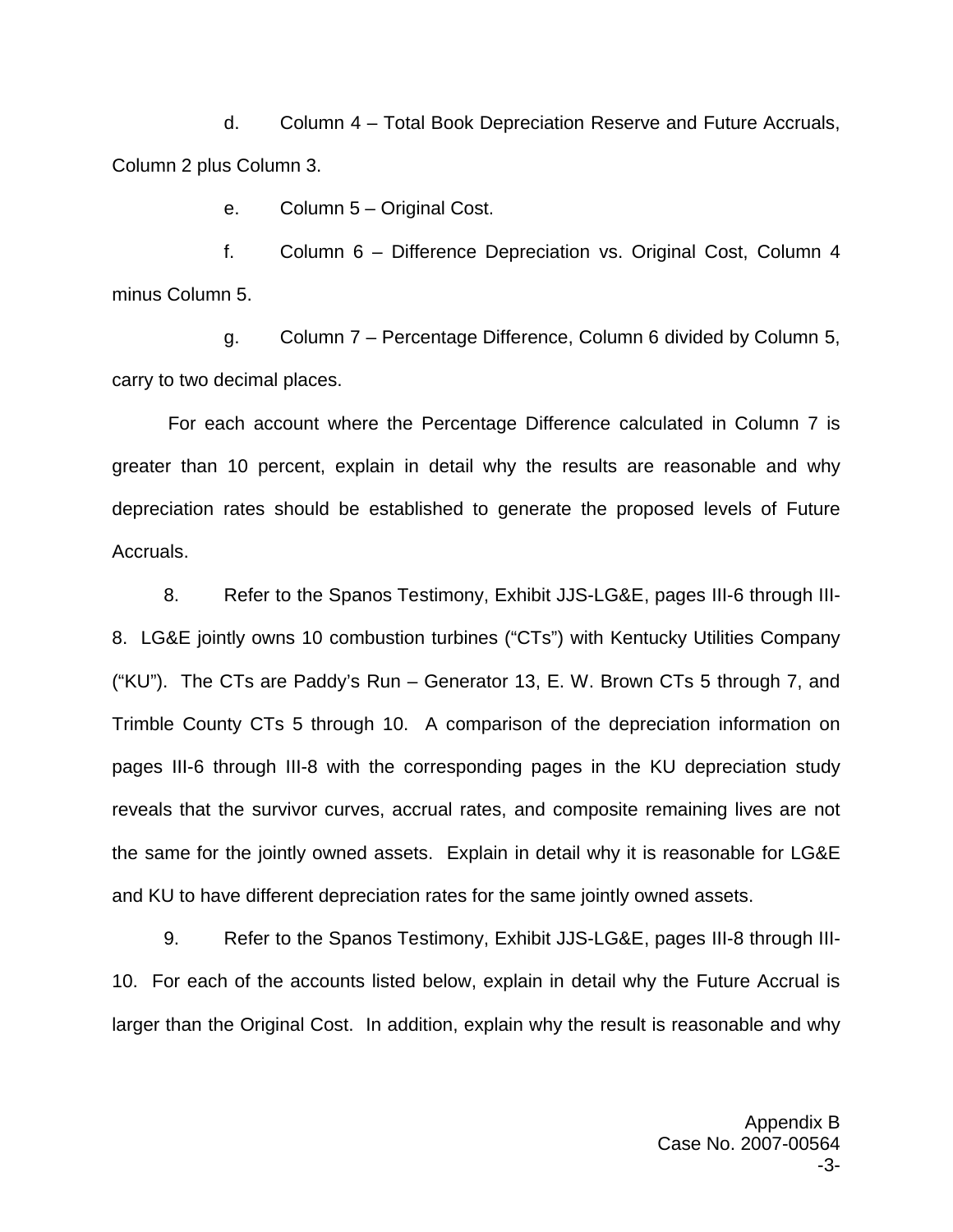the proposed level of Future Accrual should be reflected in the approved depreciation rates.

- a. Account No. 355.00 Poles and Fixtures.
- b. Account No. 364.00 Poles, Towers, and Fixtures.
- c. Account No. 265.00 Overhead Conductors and Devices.
- d. Account No. 369.20 Services Overhead.
- e. Account No. 352.50 Well Equipment.
- f. Account No. 380.00 Services.

10. Refer to the Spanos Testimony, Exhibit JJS-LG&E. For each of the "Original and Smooth Survivor Curves" listed below, explain why the selected Iowa Curve is the best fit given the information plotted. Also indicate whether there were other Iowa Curves that reflected a fit similar to the plotted information.

- a. Page III-48, Account No. 341 Structures and Improvements.
- b. Page III-66, Account No. 350 Land and Land Rights.
- c. Page III-70, Account No. 352 Structures and Improvements.
- d. Page III-76, Account No. 354 Towers and Fixtures.
- e. Page III-82, Account No. 356 Overhead Conductors and Devices.

f. Page III-152, Account No. 351.30 – Measuring and Regulating Station Structures.

g. Page III-168, Account No. 352.50 – Well Equipment.

h. Page III-261, Account No. 385 – Measuring and regulating Station Equipment.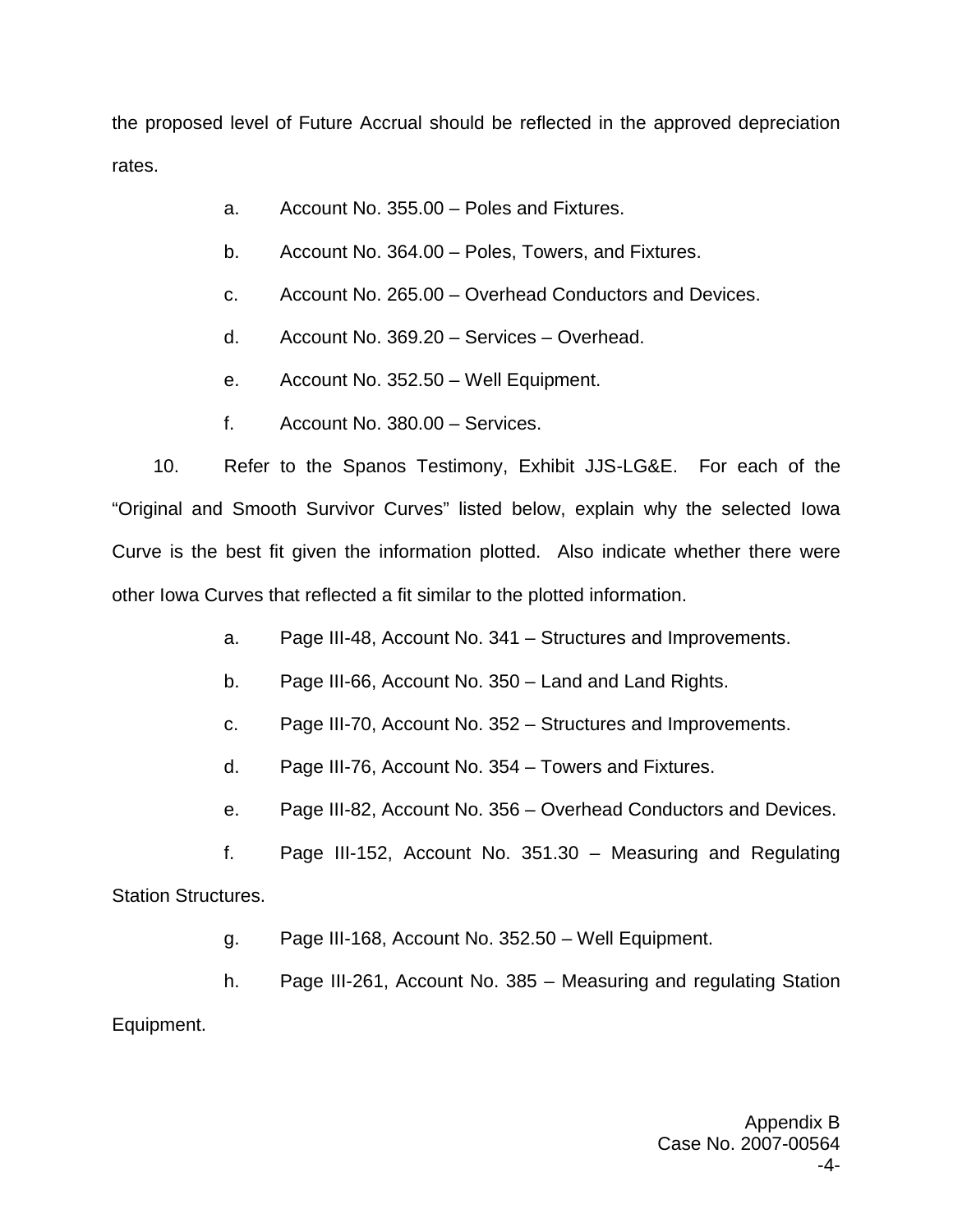i. Page III-282, Account No. 390.30 – Structures and Improvements – Stores.

11. Refer to the Spanos Testimony, Exhibit JJS-LG&E. For each of the accounts listed below, explain how the net salvage percentage shown for the account on pages III-4 through III-12 is supported by the information presented on the referenced pages from the "Summary of Book Salvage." If depreciation studies for other utilities were utilized, identify the utility, indicate when the study was prepared, and explain why it was reasonable to use information from that study.

a. Account No. 331 – Structures and Improvements, pages III-310 and III-311.

b. Account No. 332 – Reservoirs, Dams and Waterway, page III-312.

c. Account No. 333 – Water Wheels, Turbines, and Generators, page III-313.

d. Account No. 334 – Accessory Electric Equipment, pages III-314 and III-315.

e. Account No. 335 – Miscellaneous Plant Equipment, pages III-316 and III-317.

f. Account No. 343 – Prime Movers, pages III-321 and III-322.

g. Account No. 362 – Station Equipment, pages III-341 and III-342.

h. Account No. 364 – Poles, Towers, and Fixtures, pages III-343 and

III-344.

i. Account No. 367 – Underground Conductors and Devices, pages III-349 and III-350.